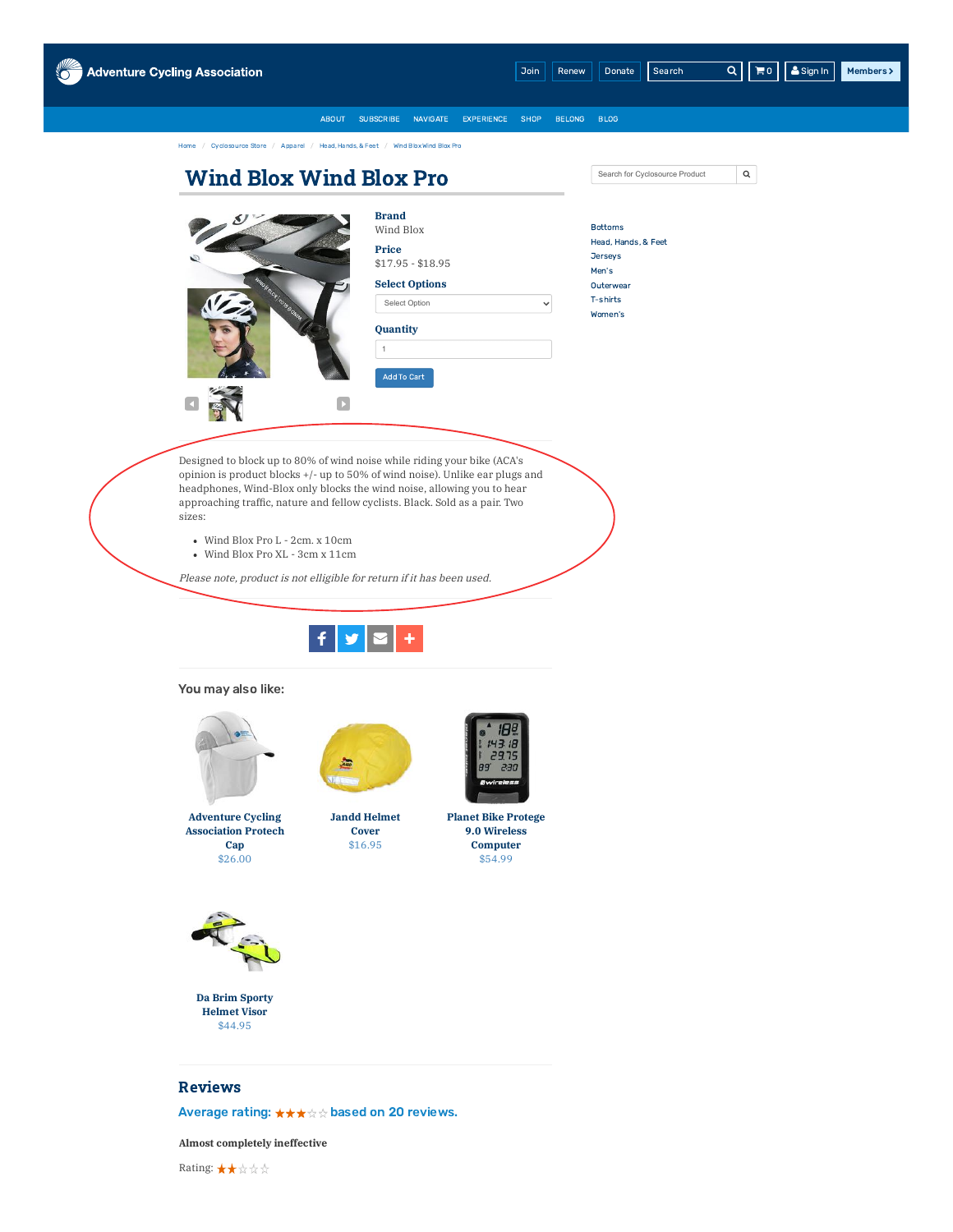Reviewed By: Doug on 4/29/21

Easy to install, but hard to maintain the apparent "correct" position. Even in the correct position the effect is barely noticeable. It was a waste of time and money

#### **does not work**

Rating: ★☆☆☆☆

Reviewed By: Richard Bartoletti on 4/23/21

complete waste of money, no difference in noise level, at all.Don't purchase these.

## **Pressure Blocks**

**Rating: ★☆☆☆☆** 

Reviewed By: Alicia on 4/8/21

I have some Cat Ears that look a little silly, so I was looking for something a little more streamlined. Unfortunately these were too long and too stiff to be comfortable. I trimmed the length first, but that didn't help the overall pressure against my jaw and temples while wearing glasses. I couldn't tolerate them through one ride, and they went in the trash.

#### **Too long for most helmets**

Rating: ★★☆☆☆

Reviewed By: Ted B on 3/4/21

I have a large head, but with properly positioned helmet straps these were too long for me (and I suspect most others). Wind Blox makes a "Classic" version that is about 1/2 as long and would work much better. Before ordering, measure the distance along the front strap between the bottom edge of the helmet and where it joins the back strap. If it's not more than 10 cm/4 inches, these won't work for you.

## **Not impressed**

Rating: ★★☆☆☆

Reviewed By: Kim Stanley on 12/31/20

Didn't find much of a difference in wind noise reduction and the one on the left partially obstructs my view when using my "Look" rear view mirror.

## Show More Reviews

Add Product Review

| <b>Reviewer Name</b> |                              |   |
|----------------------|------------------------------|---|
|                      |                              |   |
| Rating               |                              |   |
| 5                    |                              |   |
| <b>Review Title</b>  |                              |   |
| Review               |                              |   |
|                      |                              | ı |
| I'm not a robot      | reCAPTCHA<br>Privacy - Terms |   |
| <b>Add Review</b>    |                              |   |